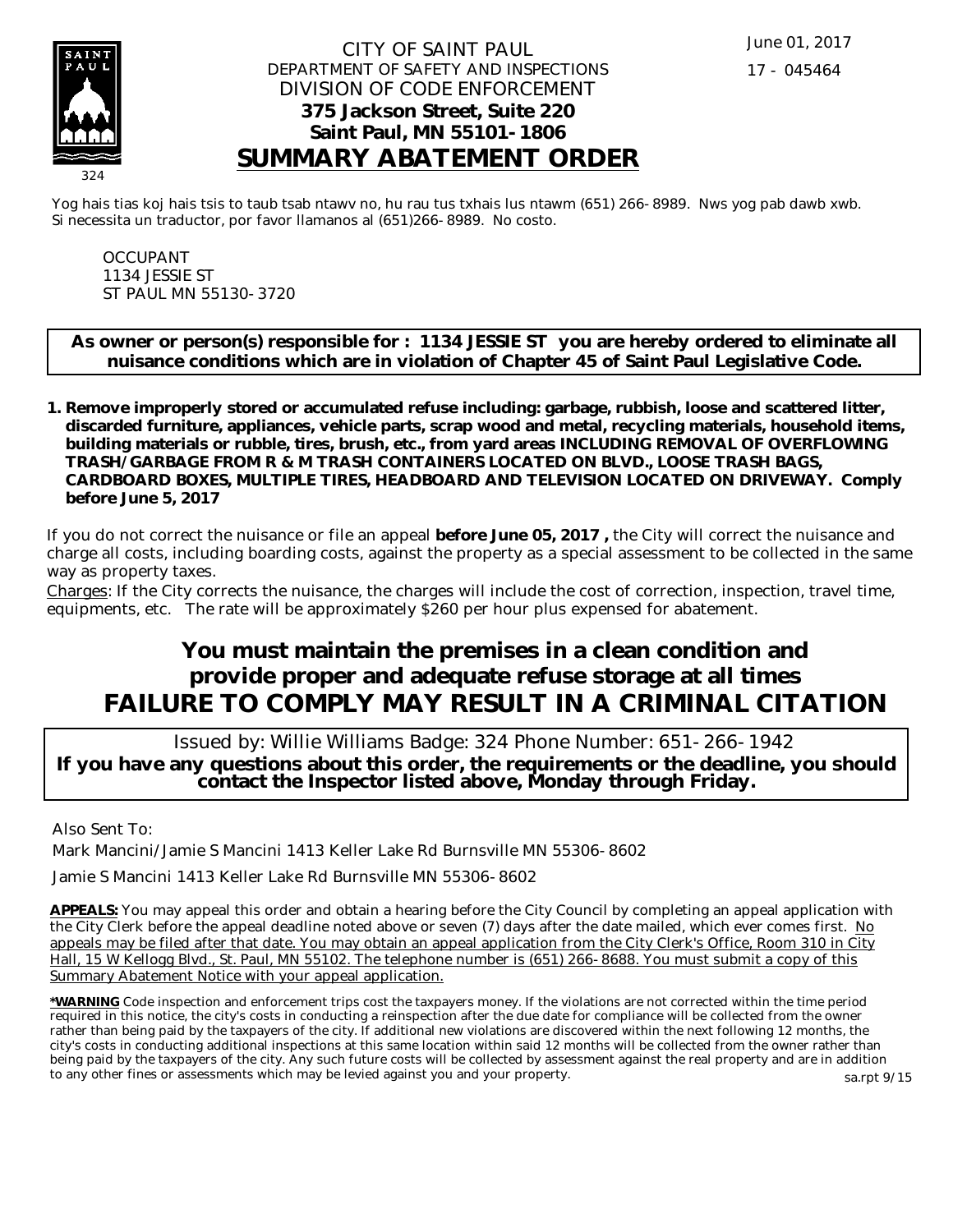

## CITY OF SAINT PAUL DEPARTMENT OF SAFETY AND INSPECTIONS DIVISION OF CODE ENFORCEMENT **375 Jackson Street, Suite 220 Saint Paul, MN 55101-1806 SUMMARY ABATEMENT ORDER**

Yog hais tias koj hais tsis to taub tsab ntawv no, hu rau tus txhais lus ntawm (651) 266-8989. Nws yog pab dawb xwb. Si necessita un traductor, por favor llamanos al (651)266-8989. No costo.

MARK MANCINI 1413 KELLER LAKE RD BURNSVILLE MN 55306-8602

**As owner or person(s) responsible for : 1134 JESSIE ST you are hereby ordered to eliminate all nuisance conditions which are in violation of Chapter 45 of Saint Paul Legislative Code.**

**Remove improperly stored or accumulated refuse including: garbage, rubbish, loose and scattered litter, 1. discarded furniture, appliances, vehicle parts, scrap wood and metal, recycling materials, household items, building materials or rubble, tires, brush, etc., from yard areas INCLUDING REMOVAL OF OVERFLOWING TRASH/GARBAGE FROM R & M TRASH CONTAINERS LOCATED ON BLVD., LOOSE TRASH BAGS, CARDBOARD BOXES, MULTIPLE TIRES, HEADBOARD AND TELEVISION LOCATED ON DRIVEWAY. Comply before June 5, 2017**

If you do not correct the nuisance or file an appeal **before June 05, 2017 ,** the City will correct the nuisance and charge all costs, including boarding costs, against the property as a special assessment to be collected in the same way as property taxes.

Charges: If the City corrects the nuisance, the charges will include the cost of correction, inspection, travel time, equipments, etc. The rate will be approximately \$260 per hour plus expensed for abatement.

# **You must maintain the premises in a clean condition and provide proper and adequate refuse storage at all times FAILURE TO COMPLY MAY RESULT IN A CRIMINAL CITATION**

 Issued by: Willie Williams Badge: 324 Phone Number: 651-266-1942 **If you have any questions about this order, the requirements or the deadline, you should contact the Inspector listed above, Monday through Friday.**

Also Sent To: **Occupant** 

Jamie S Mancini 1413 Keller Lake Rd Burnsville MN 55306-8602

**APPEALS:** You may appeal this order and obtain a hearing before the City Council by completing an appeal application with the City Clerk before the appeal deadline noted above or seven (7) days after the date mailed, which ever comes first. No appeals may be filed after that date. You may obtain an appeal application from the City Clerk's Office, Room 310 in City Hall, 15 W Kellogg Blvd., St. Paul, MN 55102. The telephone number is (651) 266-8688. You must submit a copy of this Summary Abatement Notice with your appeal application.

**\*WARNING** Code inspection and enforcement trips cost the taxpayers money. If the violations are not corrected within the time period required in this notice, the city's costs in conducting a reinspection after the due date for compliance will be collected from the owner rather than being paid by the taxpayers of the city. If additional new violations are discovered within the next following 12 months, the city's costs in conducting additional inspections at this same location within said 12 months will be collected from the owner rather than being paid by the taxpayers of the city. Any such future costs will be collected by assessment against the real property and are in addition to any other fines or assessments which may be levied against you and your property. sa.rpt 9/15